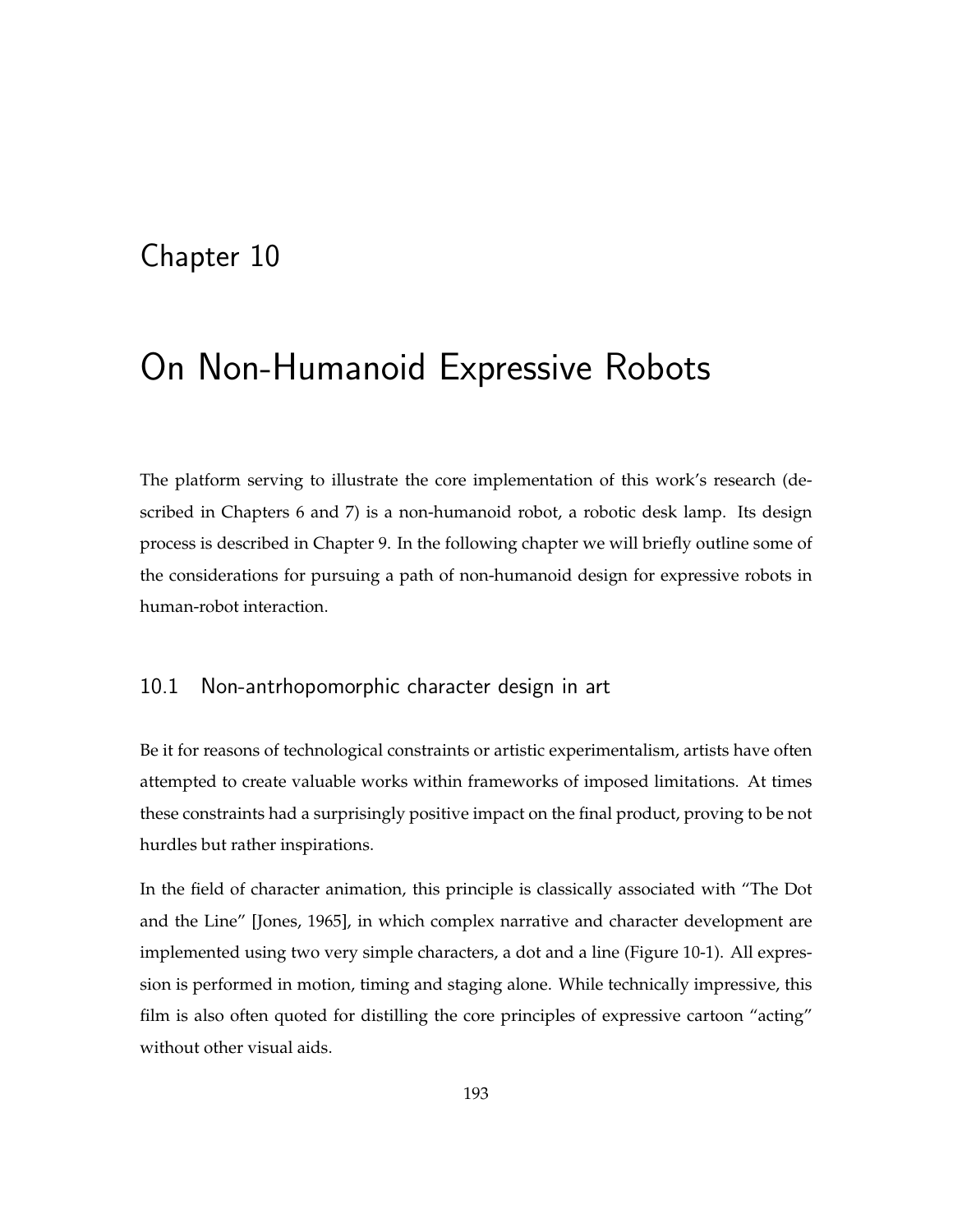

Figure 10-1: Screen capture images from Chuck Jones' 1965 short "The Dot and the Line".

More recently, in a similar example of utilizing technical limitation, Lasseter [1986] produced "Luxo Jr." which features two simple desk lamp characters. For lack of appropriate 3D modeling and animation software, Lasseter used only basic 3-joint rigid characters and, once again, all character expression and narrative is implemented trough motion in these 6 joints, with heavy reliance on sound cues. This short continued to become a textbook example of narrative 3d animation using simple motion and sound effects. "Luxo Jr." also served as one inspiration for the design of the robotic desk lamp in this dissertation.

## 10.2 Non-humanoid expressive robots

It is similarly worthwhile explore robotic characters digressing from humanoid and anthropomorphic modeling, and instead focus the design effort on simplicity and motion. We also urge robot designers to consider familiar objects and embellish them with actuation and animation. Several reasons for this have been discussed in the past [Duffy, 2003],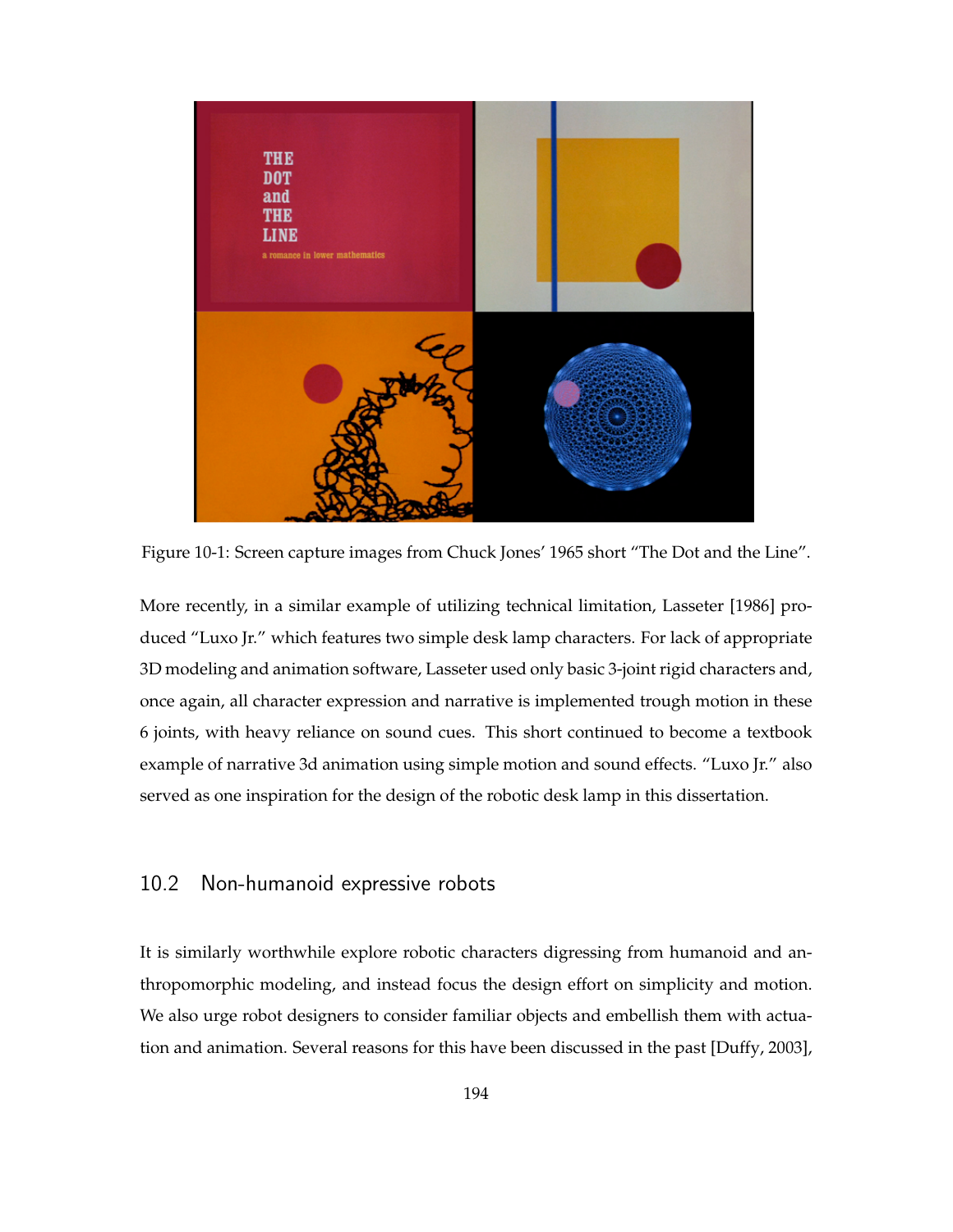including the exceeding expectations one has of a robot bearing a human form, the need for emphasis on behavior over appearance, and the avoidance of the so-called "uncanny valley".

We also believe that the evaluation of non-anthropomorphic robots, and in particular familiar objects which were embellished with robotic traits, encourage people working with such robots to consider their relations to such "moving inanimate" objects, as opposed to building upon the preconceptions brought to the interaction by previous human-human interaction.

We would like to offer two additional design considerations:

#### 10.2.1 Freedom of exploration

A traditional design path in robotics imitates the human physique and features, building robots that usually have one or more of: arms, eyes, mouths, a head, or a human-like torso. Much of mobility research is also concerned with the imitation of human-like legged locomotion (e.g. Sakagami et al. [2002]).

This approach, based on the implicit assumption that the human form and our behavior are a pinnacle of design or evolution, inherently falls short. It views the human example as a practically unattainable goal towards which small advances can be made, bringing the robotic simulacrum a little closer to the human ideal. Starting with a void, the direction of such imitation is clear and constrained by the human example. Its merit is strictly evaluated with respect to the human original.

In contrast, starting the design process with an existing artifact allows a certain freedom to explore different avenues of embellishment. Without a set ideal guiding the robot design, the same familiar object can be imagined through a variety of evolutions. In our example, a robotic desk lamp superseded a regular lamp by allowing the light beam to change color and using an iris to focus the beam. We defined five degrees of freedom and their extent, thus defining the movement capabilities of the lamp. By specifying the trajectory of the